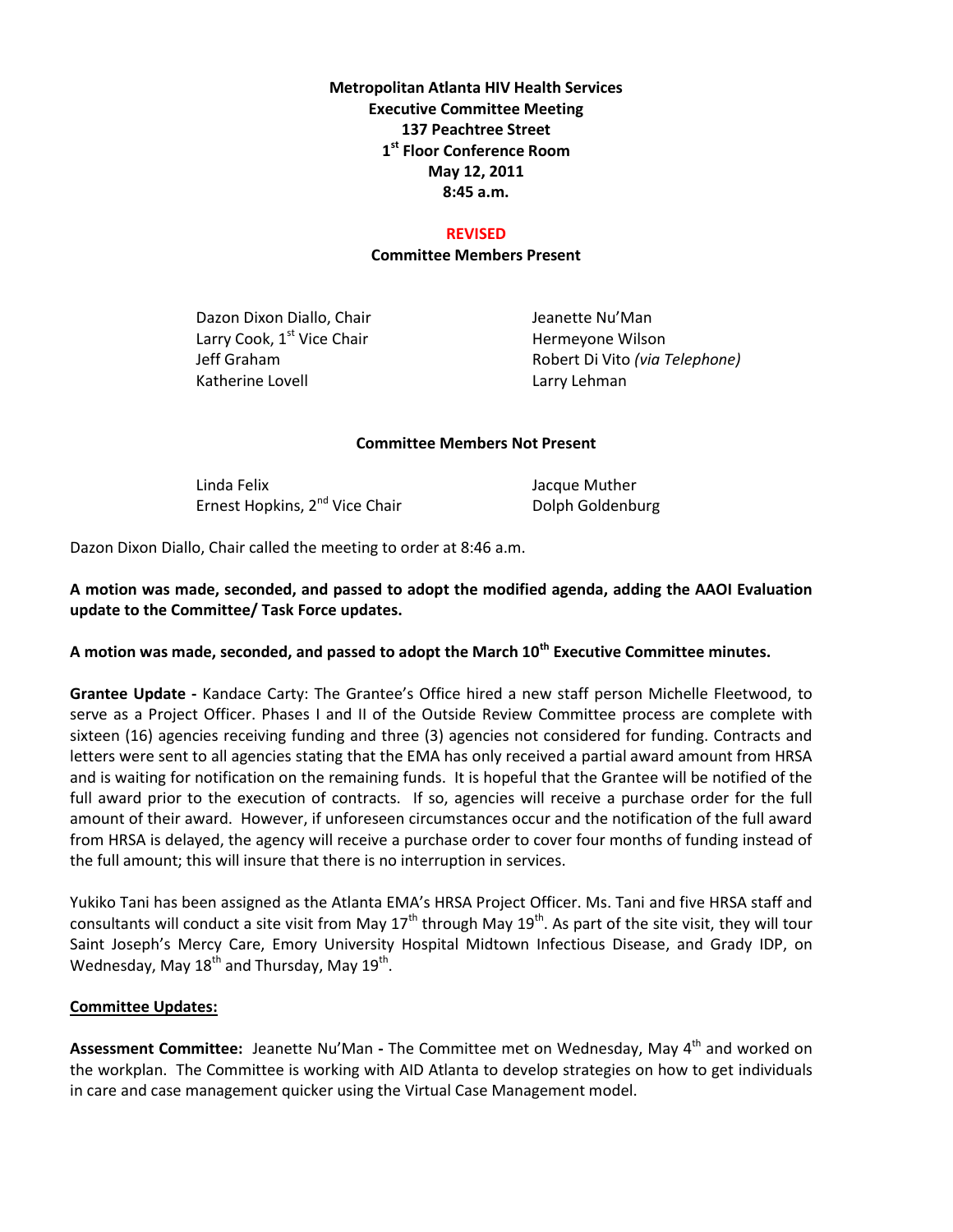## **Executive Committee May 12, 2011 Page 2**

The Committee is looking at the feasibility of a Patient Navigator System which uses the assistance of peer navigators. The Committee will bring recommendations to the Grantee and the Executive Committee to see if there can be a separate fund source in having the Patient Navigation program. If the Executive Committee approves the recommendations, standards and indictors will need to be updated.

The Assessment Committee's disparities study did not provide the contracted deliverables. Therefore, much of the data, which would have been presented this year by the Assessment Committee in time for the priority - setting process, will not be available.

**Comprehensive Planning Committee:** Katherine Lovell - The Comprehensive Planning Committee met Wednesday, May  $11^{\text{th}}$ . Meetings will be suspended until the month of August, unless there is a need to meet. Guidance from HRSA on the mandates for the 2012 Comprehensive Plan has not been received. Ms. Nu'Man, the former chair of the Comprehensive Planning Committee stated that that the guidance does not vary much and it was recommended that the Committee begin the Comprehensive Plan for 2012. The Executive Committee suggested that the Comprehensive Planning Committee re-draft the Letter of Agreement where both parties agree to work together to get individuals into care. It was also suggested that the CPG is somehow involved in the upcoming Georgia Ryan White All Grantees meeting in November.

**Council Procedures Committee:** Larry Lehman - No Report

**Evaluation Committee:** Kathy Whyte - The Evaluation Committee will meet today at Grady IDP, Room 354 at 2:00 p.m. to discuss the Administrative Assessment of the Grantee.

HOPWA Committee: Sandra Vincent - The HOPWA Committee met Thursday, April 14<sup>th</sup> at Grady IDP. The Committee discussed the data from the Consumer Caucus focus group and compiled the information in a format to submit to the Assessment Committee. The information will be forwarded to the Priorities and Executive Committees.

**Membership Committee:** Hermeyone Wilson **-** The Membership Committee is on track with its 2011 schedule and workplan and the workplan has been submitted to the Comprehensive Plan Committee.

**Public Policy Committee:** Jeff Graham - The townhall meeting originally scheduled for July will be held in August. Mr. Jeff Graham and Dazon Dixon will work together to draft a letter to Dr. Anil Mangla, Director of Infectious Disease and Immunization. The Public Policy Committee along with Dazon will draft a letter to the members of congress expressing the unmet need in the EMA.

The Executive Committee was also informed that the Federal budget was finalized with no cuts to Part A. However, there is a mandatory .2% across the board cut to all domestic discretionary programs. The State cut the ADAP program by \$100,000.00. There are 1,478 individuals enrolled on the ADAP waiting list. There is a national effort requesting the Secretary of Health & Human Services (HHS) to release greater guidance on ADAP funds to pay the out of pocket costs for pre-existing condition insurance pools and to get the secretary to declare HIV and/or AIDS, and or chronic medical conditions with a doctor's certification. Individuals will not need to apply for this but will need to show that they have been without insurance for six (6) months.